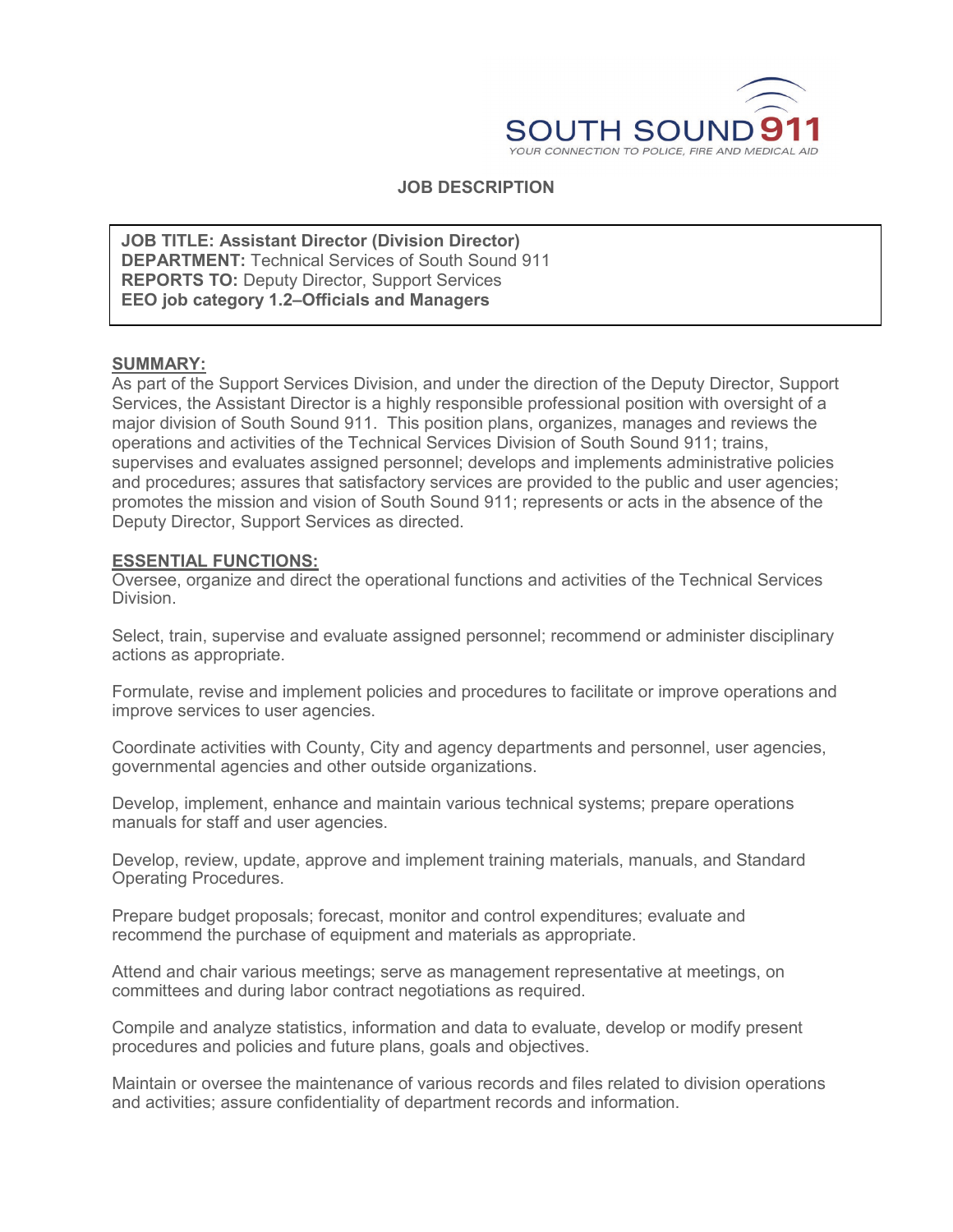Provide information, advice and direction to user agencies regarding applicable laws, rules and regulations and related matters, provide information and assistance to citizens as requested.

Compile information and prepare reports concerning Technical Services Division activities as required; review reports prepared by other personnel.

Monitor Communications operations to assure compliance with applicable federal, State and local laws, rules and regulations, policy and standard operating procedures.

## **REQUIRED ABILITY, KNOWLEDGE AND EXPECTATIONS:**

Knowledge of protocols, practices and techniques of public safety communications. Knowledge of call receiving and dispatching techniques, practices and procedures. Knowledge of communications systems and equipment to include radio, 911 and business telephone systems, Computer Aided Dispatch (CAD), Records Management System (RMS) and secured network infrastructure.

Have a working knowledge of public disclosure laws.

Knowledge of principles and practices of public administration, supervision and training. Maintain current understanding of applicable financial and budget laws, codes, regulations, policies and procedures.

Work confidentially and with discretion, and maintain a professional demeanor while resolving emotional issues with personnel at all levels of the organization.

Ability to flex work schedule to various days of the week and times of day, to accommodate the technical needs and demands of 24/7 operations.

Fluent use of the English language.

Understand and follow written and verbal instructions.

Understand and interpret complex rules and procedures.

Read, interpret, explain, apply and follow applicable laws, ordinances, codes, regulations, policies and procedures.

Work appropriately with confidential material and information.

Work with speed and accuracy.

Proficient with standard suite of Microsoft Office software and database applications, fax machine, and phone system.

Exercise a high degree of independent judgment in problem solving and decision-making. Organize work with many interruptions and multiple tasks to meet schedules and timelines. Communicate efficiently and effectively both orally and in writing using tact, patience and courtesy.

Maintain cooperative and effective working relationships with others.

Analyze situations quickly and adopt an effective course of action.

Be reliable, dependable and report for work on a consistent basis.

Follow safety rules and regulations.

#### **QUALIFICATIONS:**

Graduation from an accredited four-year college or university with emphasis in business, public administration, information technology or a related field and five years of progressively responsible management experience. Prior administrative management experience in a consolidated 911 dispatch or public safety agency is highly desired.

#### **PHYSICAL REQUIREMENTS:**

The physical demands described here are representative of those that must be met by an employee to successfully perform the essential functions of this job. Reasonable accommodations may be made to enable individuals with disabilities to perform the essential functions.

While performing the duties of this job, the employee is regularly required to sit at a computer terminal, frequent walking both indoors and out; use hands to finger, handle, or feel and talk or